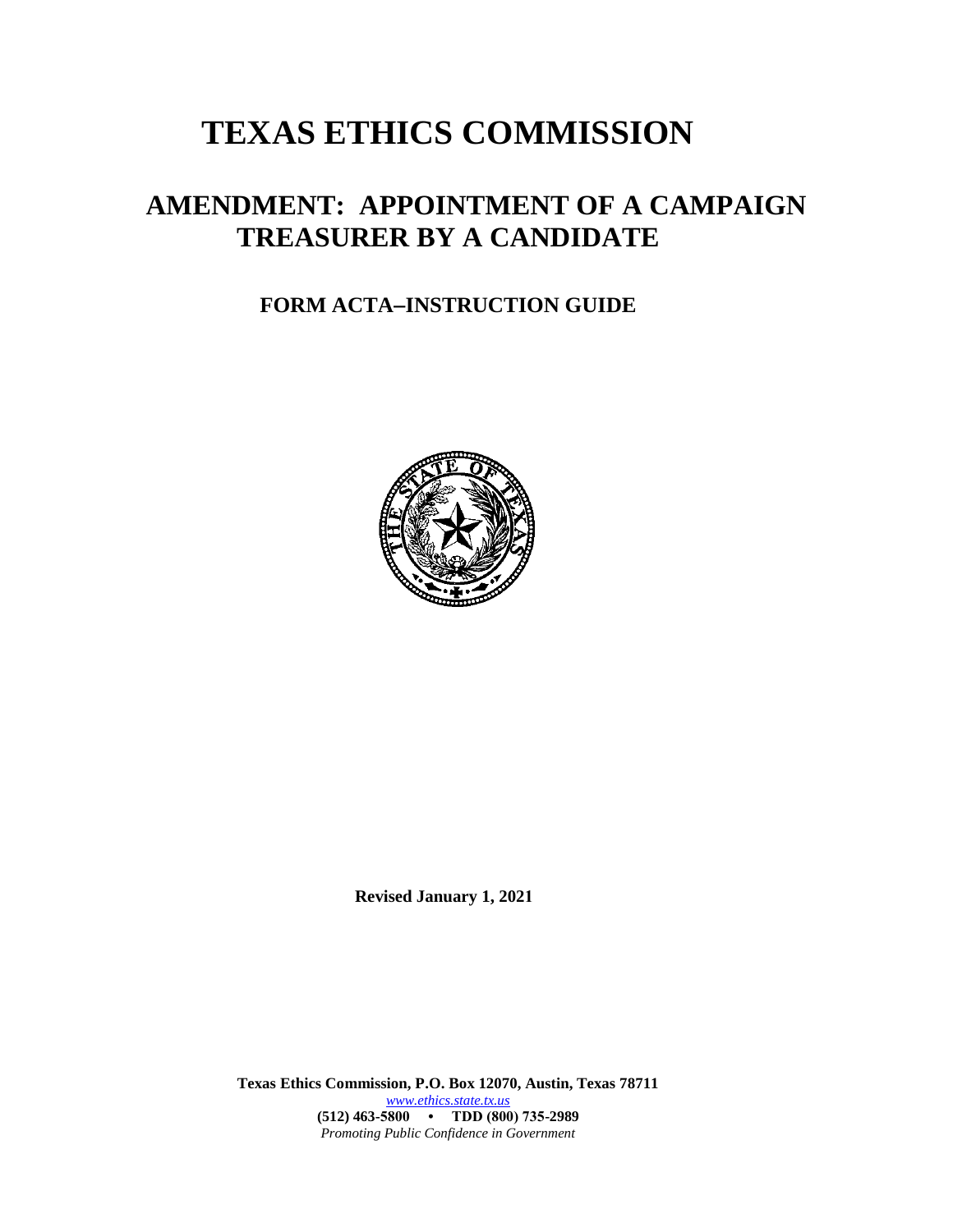### **FORM ACTAAMENDMENT: APPOINTMENT OF A CAMPAIGN TREASURER BY A CANDIDATE**

#### **GENERAL INSTRUCTIONS**

*These instructions are for the AMENDMENT: APPOINTMENT OF A CAMPAIGN TREASURER BY A CANDIDATE (Form ACTA). Use this form for changing information previously reported on Form CTA and for renewing your choice to report under the modified schedule. The information you enter on this form will replace the information from your previous APPOINTMENT OF A CAMPAIGN TREASURER BY A CANDIDATE (Form (CTA).*

If any of the information required to be reported on your CAMPAIGN TREASURER APPOINTMENT changes, you should file an amendment. Use the AMENDMENT form (Form ACTA) to report the changes. Do not use the APPOINTMENT form (Form CTA).

You must also use the AMENDMENT form to renew your option to file under the modified schedule.

Except for your name at the top of the form (and your filer account number, if you file with the Texas Ethics Commission (Commission)), enter only the information that is *different* from what is on your current campaign treasurer appointment. Do not repeat information that has not changed. The "NEW" boxes emphasize that the information entered on this form should only be information that is different from what was previously reported. Any information entered in a space with a "NEW" box will replace the existing information.

#### **SPECIFIC INSTRUCTIONS**

*Each numbered item in these instructions corresponds to the same numbered item on the form.*

#### **PAGE 1**

- **1. CANDIDATE NAME**: Enter your name as it is on your current campaign treasurer appointment. Enter your name in the same way on Page 2, Section 13, of this form. If you are reporting a name change, enter your new name under Section 4.
- **2. FILER ID #**: If you are filing with the Commission, you were assigned a filer account number when you filed your initial campaign treasurer appointment. You should have received a letter acknowledging receipt of the form and informing you of your account number. Enter this number wherever you see "FILER ID #." If you do not file with the Ethics Commission, you are not required to enter an account number.
- **3. TOTAL PAGES FILED**: After you have completed the form, enter the total number of pages of this form and any additional pages. A "page" is one side of a two-sided form. If you are not using a two-sided form, a "page" is a single sheet.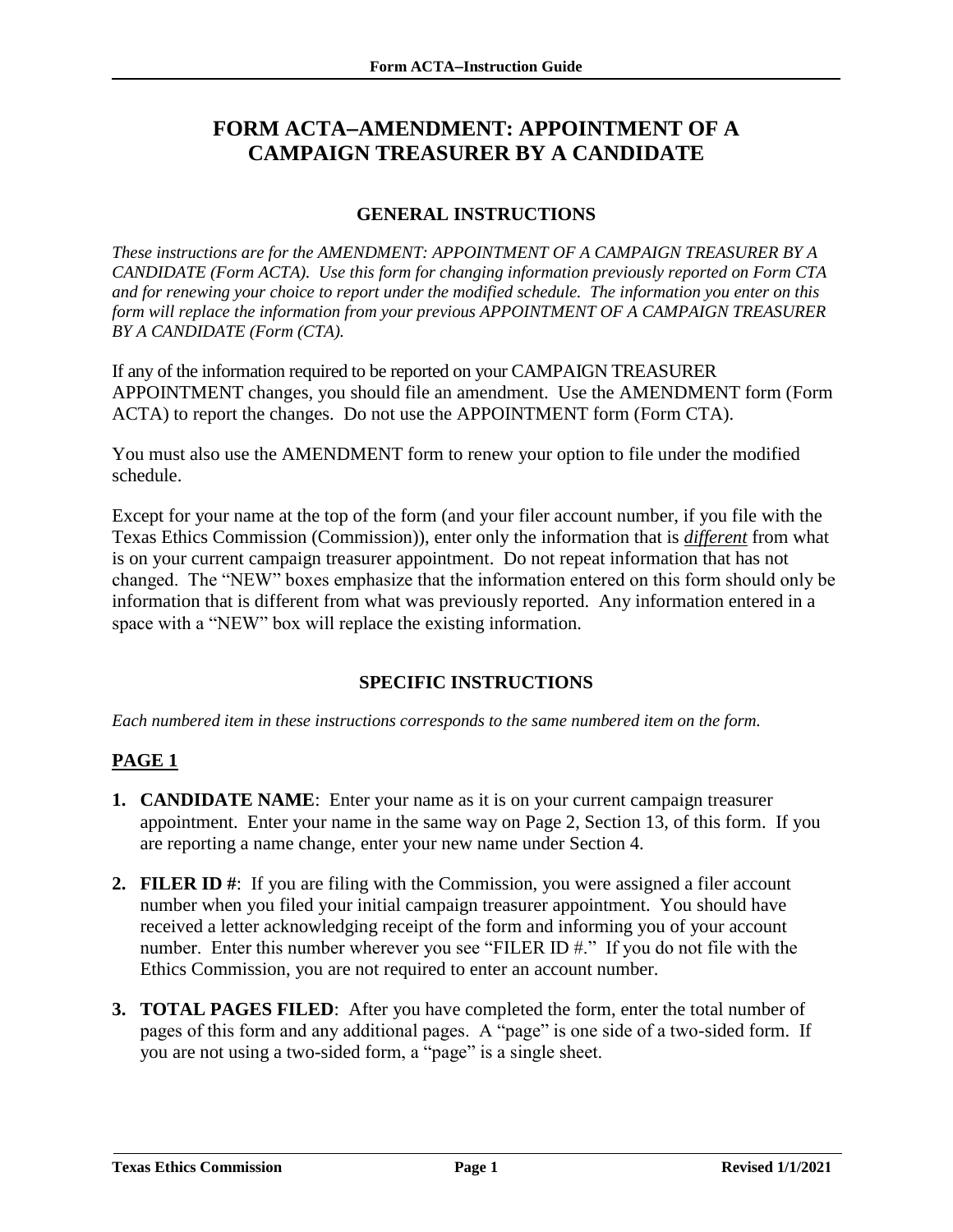- **4. CANDIDATE NAME**: Complete this section only if your name has *changed*. If your name has changed, enter your complete new name, including nicknames and suffixes (e.g., Sr., Jr., III) if applicable.
- **5. CANDIDATE MAILING ADDRESS**: Complete this section only if your mailing address has *changed*. If your mailing address has changed, enter your complete new address, including zip code. This information will allow your filing authority to correspond with you.
- **6. CANDIDATE PHONE**: Complete this section only if your phone number has *changed*. If your phone number has changed, enter your new phone number, including the area code and extension, if applicable.
- **7. OFFICE HELD**: If you are an officeholder, complete this section only if your office has *changed*. If your office has changed, please enter the new office held. Include the district, precinct, or other designation for the office, if applicable.
- **8. OFFICE SOUGHT**: If you are a candidate, complete this section only if the office you seek has *changed*. If the office has changed, please enter the office you now seek, if known. Include the district, precinct, or other designation for the office, if applicable.

**Note:** Changing the office you are seeking may require you to file your reports with a different filing authority. See the Campaign Finance Guide for further information on filing with a different authority.

**9. CAMPAIGN TREASURER NAME**: Complete this section only if your campaign treasurer has *changed*. If your campaign treasurer has changed, enter the full name of your new campaign treasurer, including nicknames and suffixes (e.g., Sr., Jr., III), if applicable.

**Qualifications of Campaign Treasurer.** A person is ineligible for appointment as a campaign treasurer if the person is the campaign treasurer of a political committee that has outstanding filing obligations (including outstanding penalties). This prohibition does not apply if the committee in connection with which the ineligibility arose has not accepted more than \$5,000 in political contributions or made more than \$5,000 in political expenditures in any semiannual reporting period. A person who violates this prohibition is liable for a civil penalty not to exceed three times the amount of political contributions accepted or political expenditures made in violation of this provision.

- **10. CAMPAIGN TREASURER STREET ADDRESS**: Complete this section only if your campaign treasurer's street address has *changed*. If your campaign treasurer's street address has changed, enter the complete new address of your campaign treasurer, including the zip code. You may enter either the treasurer's new business or residential street address. If you are your own treasurer, you may enter either your business or residential street address. Please do not enter a P.O. Box.
- **11. CAMPAIGN TREASURER PHONE**: Complete this section only if your campaign treasurer's phone number has *changed*. If your campaign treasurer's phone number has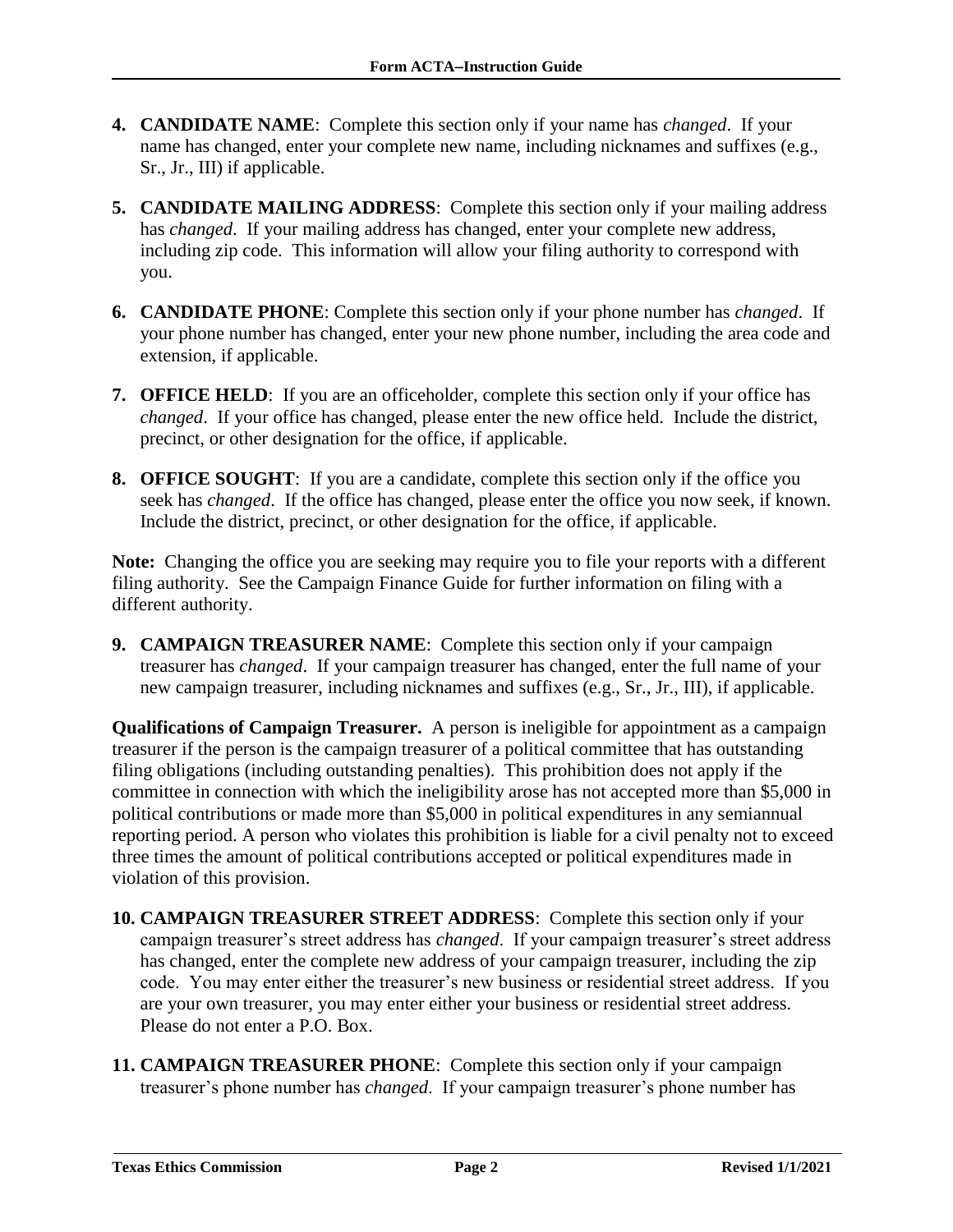changed, enter the new phone number of your campaign treasurer, including the area code and extension, if applicable.

- **12. CANDIDATE SIGNATURE**: Enter your signature after reading the summary. Your signature here indicates that you have read the following summary of the nepotism law; that you are aware of your responsibility to file timely reports; and that you are aware of the restrictions on contributions from corporations and labor organizations.
	- The Texas nepotism law (Government Code, chapter 573) imposes certain restrictions on both officeholders and candidates. You should consult the statute in regard to the restrictions applicable to officeholders.
	- A candidate may not take an affirmative action to influence an employee of the office to which the candidate seeks election in regard to the appointment, confirmation, employment or employment conditions of an individual who is related to the candidate within a prohibited degree.
	- A candidate for a multi-member governmental body may not take an affirmative action to influence an officer or employee of the governmental body to which the candidate seeks election in regard to the appointment, confirmation, or employment of an individual related to the candidate in a prohibited degree.
	- Two people are related within a prohibited degree if they are related within the third degree by consanguinity (blood) or the second degree by affinity (marriage). The *degree of consanguinity* is determined by the number of generations that separate them. If neither is descended from the other, the degree of consanguinity is determined by adding the number of generations that each is separated from a common ancestor. **Examples**: (1) first degree - parent to child; (2) second degree grandparent to grandchild; or brother to sister; (3) third degree - great-grandparent to great-grandchild; or aunt to niece who is child of individual's brother or sister. A husband and wife are related in the first degree by affinity. A wife has the same degree of relationship by affinity to her husband's relatives as her husband has by consanguinity. For example, a wife is related to her husband's grandmother in the second degree by affinity.

**Note:** The changes you have made on this form will replace the information on your previous APPOINTMENT form (Form CTA).

#### **PAGE 2**

- **13. CANDIDATE NAME**: Enter your name as you did on Page 1, Section 1.
- **14. MODIFIED REPORTING DECLARATION**: Sign this option if you wish to report under the modified reporting schedule.

The modified reporting option is not available for candidates for the office of state chair of a political party.